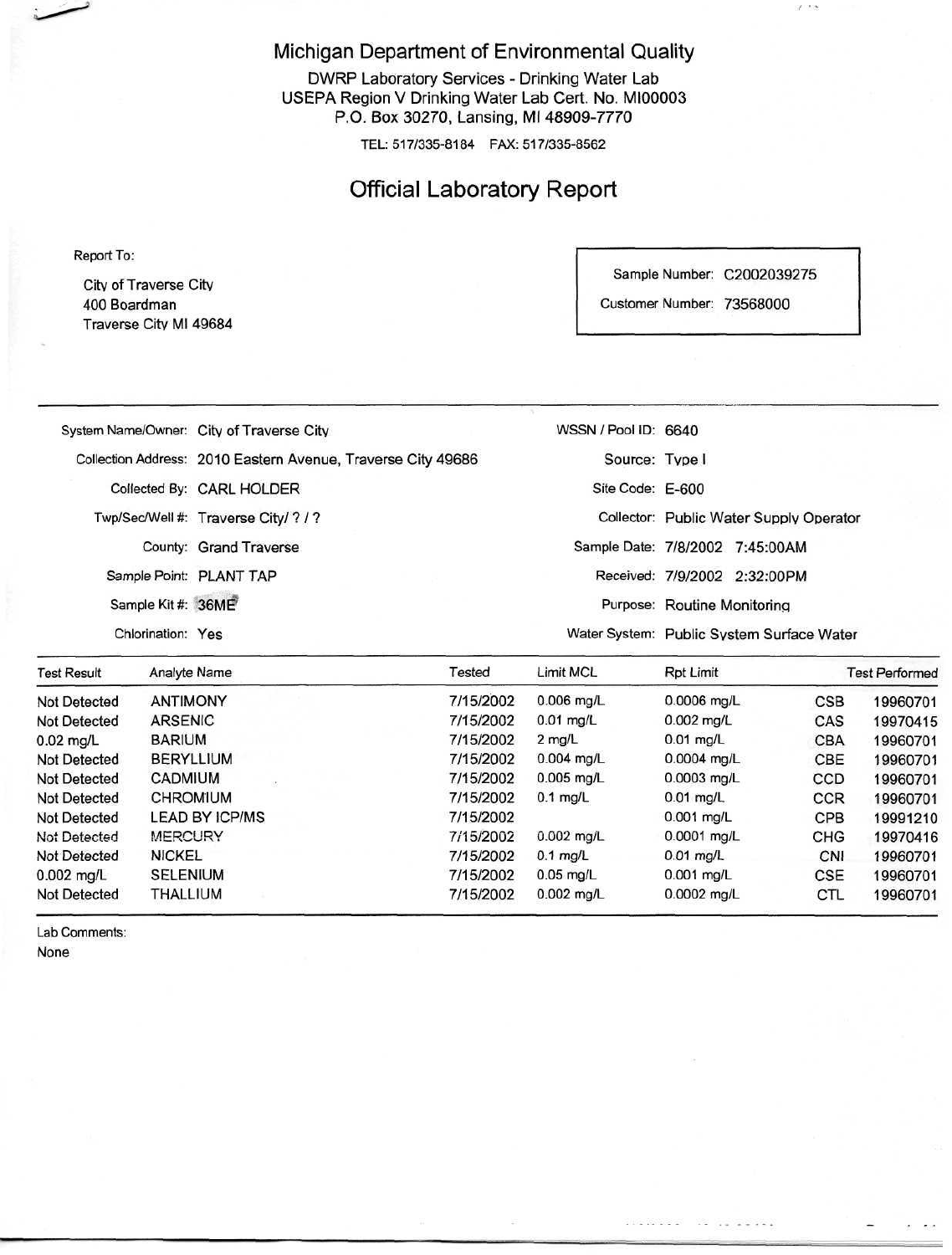$t_{e} + q_{e}$  chom

#### Michigan Department of Environmental Quality

DWRP Laboratory Services - Drinking Water Lab USEPA Region V Drinking Water Lab Cert. No. MI00003 P.O. Box 30270, Lansing, Ml 48909-7770

TEL: 517/335-8184 FAX: 517/335-8562

### Official Laboratory Report

Report To:

City of Traverse Citv 400 Boardman Traverse City Ml 49684 Sample Number: C2002039277

Customer Number: 73568000

|                    | System Name/Owner: City of Traverse City                     | WSSN / Pool ID: 6640 |                                           |  |
|--------------------|--------------------------------------------------------------|----------------------|-------------------------------------------|--|
|                    | Collection Address: 2010 Eastern Avenue, Traverse City 49686 | Source: Type I       |                                           |  |
|                    | Collected By: CARL HOLDER                                    | Site Code: E-600     |                                           |  |
|                    | Twp/Sec/Well #: Traverse City/ ? / ?                         |                      | Collector: Public Water Supply Operator   |  |
|                    | County: Grand Traverse                                       |                      | Sample Date: 7/8/2002 8:00:00AM           |  |
|                    | Sample Point: PLANT TAP                                      |                      | Received: 7/9/2002 2:32:00PM              |  |
| Sample Kit #: 32   |                                                              |                      | Purpose: Routine Monitoring               |  |
| Chlorination: None |                                                              |                      | Water System: Public System Surface Water |  |
|                    |                                                              |                      |                                           |  |

| <b>Test Result</b>  | <b>Analyte Name</b>                                          | Tested    | Limit MCL         | Rpt Limit        |            | <b>Test Performed</b> |
|---------------------|--------------------------------------------------------------|-----------|-------------------|------------------|------------|-----------------------|
| $6$ mg/L            | CHLORIDE (AUTOMATED)                                         | 7/10/2002 |                   | $4$ mg/L         | CRA        | 19960701              |
| $0.1$ mg/L          | FLUORIDE (AUTOMATED)( $\alpha t$ of $f/\mu$ oride) 7/10/2002 |           | $4.0$ mg/L        | $0.1$ mg/L       | <b>CRA</b> | 19960701              |
| $124$ mg/L          | at the Time<br><b>HARDNESS AS CaCO3</b>                      | 7/10/2002 |                   | 10 $mg/L$        | <b>CRA</b> | 19960701              |
| <b>Not Detected</b> | <b>IRON (AUTOMATED)</b>                                      | 7/10/2002 |                   | $0.1$ mg/L       | <b>CRA</b> | 19960701              |
| <b>Not Detected</b> | NITRATE AS N (AUTOMATED)                                     | 7/10/2002 | $10 \text{ mg/L}$ | $0.4$ mg/L       | <b>CRA</b> | 19960701              |
| <b>Not Detected</b> | NITRITE AS N (AUTOMATED)                                     | 7/10/2002 | 1 $mg/L$          | $0.05$ mg/L      | <b>CRA</b> | 19960701              |
| <b>Not Detected</b> | SODIUM (AUTOMATED)                                           | 7/10/2002 |                   | $5 \text{ mg/L}$ | <b>CRA</b> | 19960701              |
| $22 \text{ mg/L}$   | SULFATE (AUTOMATED)                                          | 7/10/2002 |                   | $5$ mg/L         | CRA        | 19960701              |

Lab Comments: None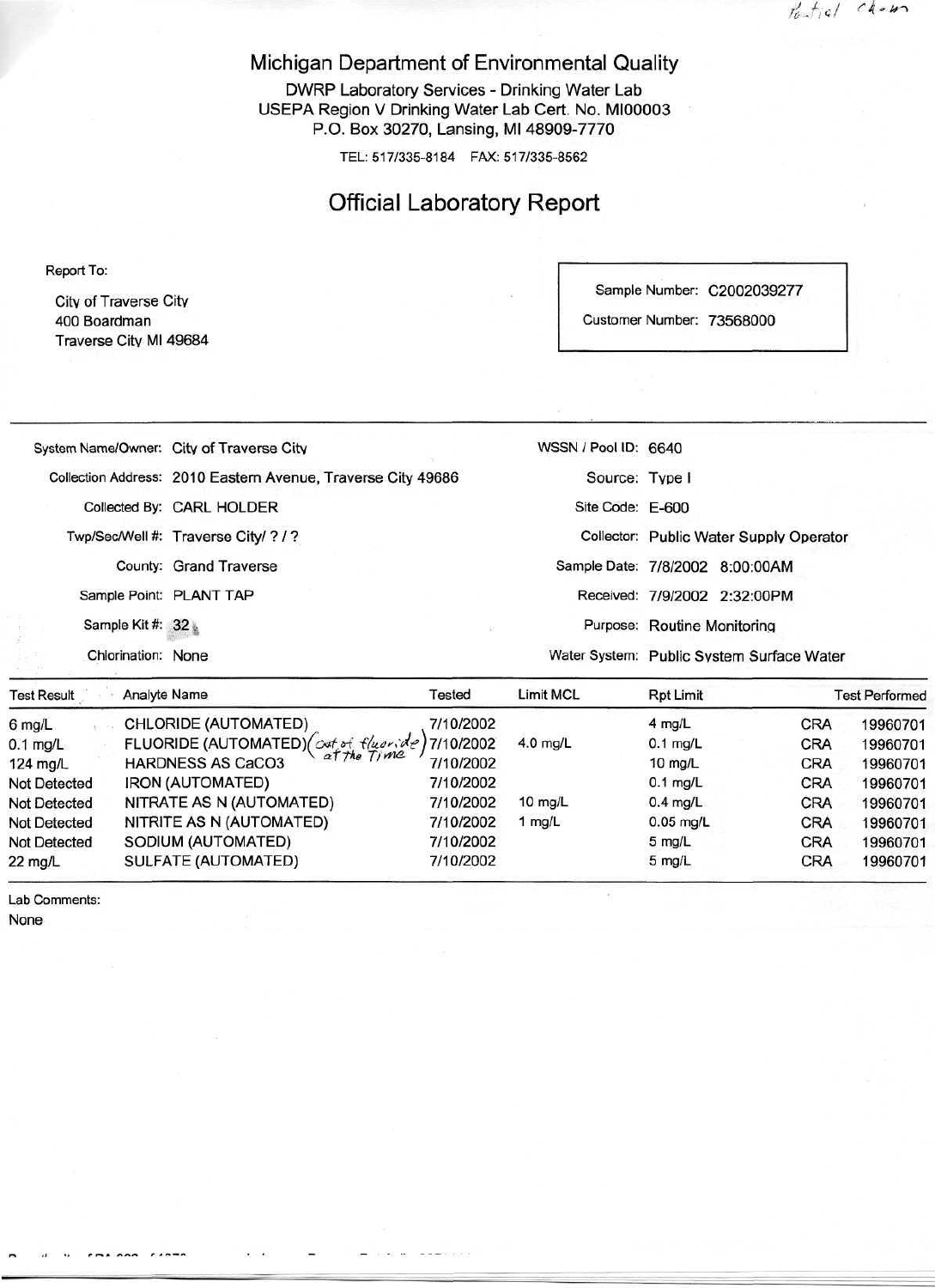Carbamates

#### Michigan Department of Environmental Quality

DWRP Laboratory Services - Drinking Water Lab USEPA Region V Drinking Water Lab Cert. No. MI00003 P.O. Box 30270, Lansing, Ml 48909-7770

TEL: 517/335-8184 FAX: 517/335-8562

## Official Laboratory Report

Report To:

City of Traverse Citv 400 Boardman Traverse City Ml 49684

| Sample Number:          | C2002024877 |  |
|-------------------------|-------------|--|
| <b>Customer Number:</b> | 73568000    |  |

| 2008년 1월 20일 : 10월 20일<br>The three to the state of the state of the | a provided the first state of the control of              | - 2008 P. A. (2008) 2012/06/25 P.M. | the first the state and the control of the<br>and a first state of a second to their |
|----------------------------------------------------------------------|-----------------------------------------------------------|-------------------------------------|--------------------------------------------------------------------------------------|
| Chlorination: Yes                                                    |                                                           |                                     | Water System: Public System Surface Water                                            |
| Sample Kit #: 36LP                                                   |                                                           |                                     | Purpose: Routine Monitoring                                                          |
|                                                                      | Sample Point: PLANT TAP                                   |                                     | Received: 4/9/2002 1:09:00PM                                                         |
|                                                                      | County: Grand Traverse                                    |                                     | Sample Date: 4/8/2002 12:30:00PM                                                     |
|                                                                      | Twp/Sec/Well #: Traverse City/ ? / ?                      |                                     | Collector: Public Water Supply Operator                                              |
|                                                                      | Collected By: CARL HOLDER                                 | Site Code: E-600                    |                                                                                      |
|                                                                      | Collection Address: 2010 East Avenue, Traverse City 49686 | Source: Type I                      |                                                                                      |
|                                                                      | System Name/Owner: City of Traverse City                  | WSSN / Pool ID: 6640                |                                                                                      |
|                                                                      |                                                           |                                     |                                                                                      |

| <b>Test Result</b>  | <b>Analyte Name</b>   | Tested    | Limit MCL   | <b>Rpt Limit</b> | <b>Test Performed</b> |          |  |
|---------------------|-----------------------|-----------|-------------|------------------|-----------------------|----------|--|
| Not Detected        | <b>ALDICARB</b>       | 4/10/2002 |             | $0.001$ mg/L     | <b>CXLP</b>           | 19960701 |  |
| Not Detected        | ALDICARB SULFONE      | 4/10/2002 |             | $0.001$ mg/L     | <b>CXLP</b>           | 19960701 |  |
| Not Detected        | ALDICARB SULFOXIDE    | 4/10/2002 |             | $0.001$ mg/L     | <b>CXLP</b>           | 19960701 |  |
| <b>Not Detected</b> | CARBARYL              | 4/10/2002 |             | $0.001$ mg/L     | <b>CXLP</b>           | 19960701 |  |
| Not Detected        | CARBOFURAN            | 4/10/2002 | $0.04$ mg/L | $0.001$ mg/L     | <b>CXLP</b>           | 19960701 |  |
| <b>Not Detected</b> | HYDROXYCARBOFURAN, 3- | 4/10/2002 |             | $0.001$ mg/L     | <b>CXLP</b>           | 19960701 |  |
| Not Detected        | <b>METHIOCARB</b>     | 4/10/2002 |             | $0.001$ mg/L     | <b>CXLP</b>           | 19960701 |  |
| <b>Not Detected</b> | <b>METHOMYL</b>       | 4/10/2002 |             | 0.001 mg/L       | CXLP                  | 19960701 |  |
| Not Detected        | OXAMYL                | 4/10/2002 | $0.2$ mg/L  | $0.001$ mg/L     | <b>CXLP</b>           | 19960701 |  |
| Not Detected        | PROPOXUR (BAYGON)     | 4/10/2002 |             | $0.001$ mg/L     | <b>CXLP</b>           | 19960701 |  |

Lab Comments:

None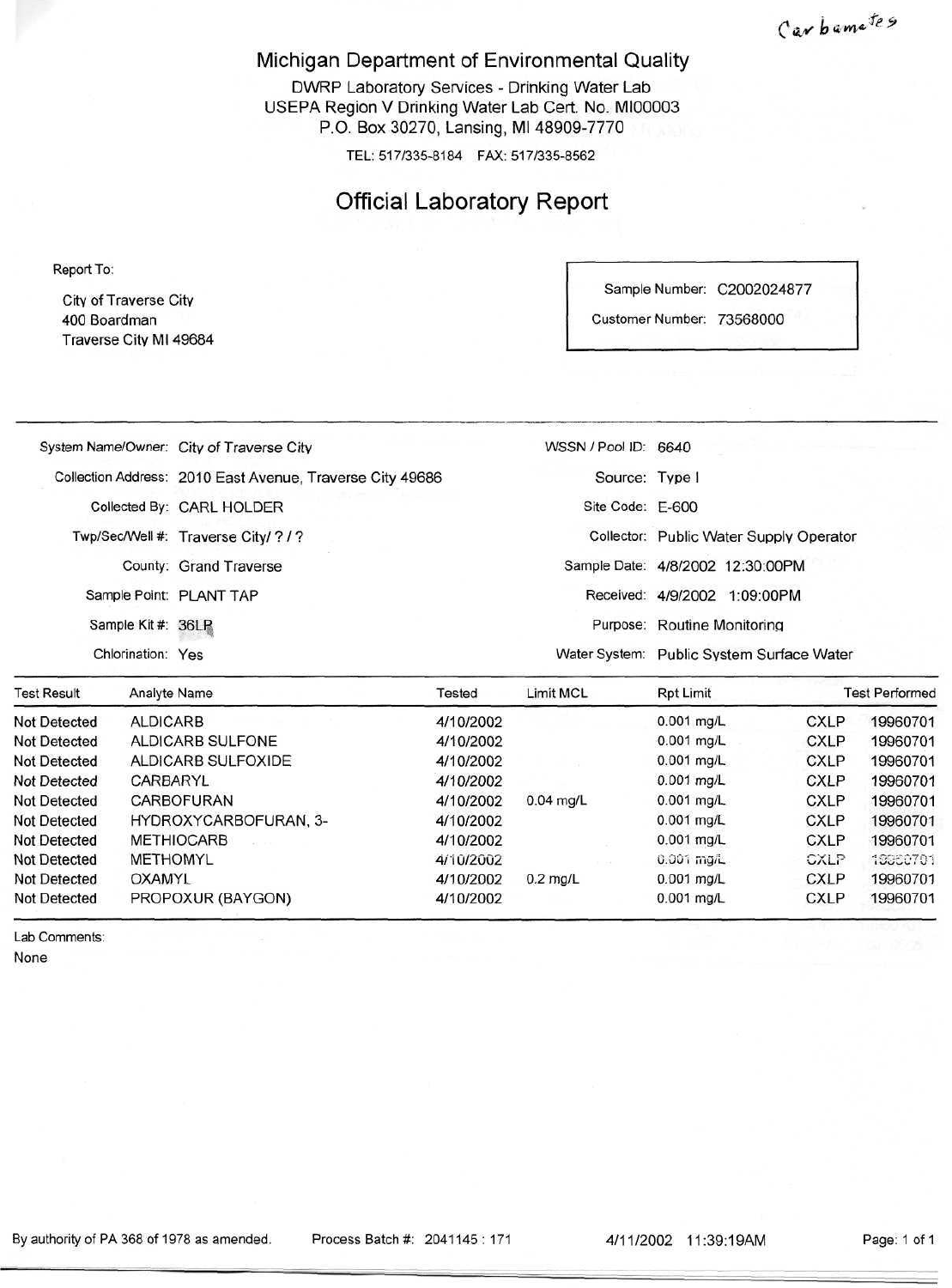Herbieldes

## Michigan Department of Environmental Quality

DWRP Laboratory Services - Drinking Water Lab USEPA Region V Drinking Water Lab Cert. No. MI00003 P.O. Box 30270, Lansing, Ml 48909-7770

TEL: 517/335-8184 FAX: 517/335-8562

## Official Laboratory Report

Report To:

City of Traverse City 400 Boardman Traverse City Ml 49684 Sample Number: C2002013747

Customer Number: 73568000

| System Name/Owner: City of Traverse City                     |                                | WSSN / Pool ID: 6640                 |              | di semi je pastal           |                                           |              |                       |
|--------------------------------------------------------------|--------------------------------|--------------------------------------|--------------|-----------------------------|-------------------------------------------|--------------|-----------------------|
| Collection Address: 2010 Eastern Avenue, Traverse City 49686 |                                | Source: Type I                       |              |                             |                                           |              |                       |
| Collected By: CARL HOLDER                                    |                                | Site Code: E-600                     |              |                             |                                           |              |                       |
|                                                              |                                | Twp/Sec/Well #: Traverse City/ ? / ? |              |                             | Collector: Public Water Supply Operator   |              |                       |
|                                                              |                                | County: Grand Traverse               |              |                             | Sample Date: 1/7/2002 8:00:00AM           |              |                       |
|                                                              |                                | Sample Point: PLANT TAP              |              |                             | Received: 1/8/2002 3:13:00PM              |              |                       |
|                                                              | Sample Kit #: 36NV             |                                      |              |                             | Purpose: Routine Monitoring               |              |                       |
|                                                              | Chlorination: Yes              |                                      |              |                             | Water System: Public System Surface Water |              |                       |
| <b>Test Result</b>                                           |                                | Analyte Name                         | Tested       | <b>Limit MCL</b>            | Rpt Limit                                 |              | <b>Test Performed</b> |
| <b>Not Detected</b>                                          | $2,4,5 - T$                    |                                      | 1/11/2002    |                             | 0.001 mg/L                                | <b>CXHB</b>  | 19960701              |
| <b>Not Detected</b>                                          |                                | 2,4,5-TP (SILVEX)                    | 1/11/2002    | $0.05$ mg/L                 | $0.0003$ mg/L                             | <b>CXHB</b>  | 19960701              |
| <b>Not Detected</b>                                          | $2,4-D$                        |                                      | 1/11/2002    | 0.07 mg/L                   | $0.002$ mg/L                              | <b>CXHB</b>  | 19960701              |
| <b>Not Detected</b>                                          |                                | <b>ACIFLUORFEN</b>                   | 1/11/2002    |                             | 0.004 mg/L<br><b>CXHB</b>                 |              | 19960701              |
| <b>Not Detected</b>                                          | <b>BENTAZON</b>                |                                      | 1/11/2002    | $0.002$ mg/L                |                                           | <b>CXHB</b>  | 19960701              |
| <b>Not Detected</b>                                          |                                | DCPA, MONO                           | 1/11/2002    |                             | $0.001$ mg/L                              | <b>CXHB</b>  | 19960701              |
| <b>Not Detected</b>                                          | <b>DICAMBA</b>                 |                                      | 1/11/2002    |                             | $0.002$ mg/L                              | <b>CXHB</b>  | 19960701              |
| <b>Not Detected</b>                                          | <b>DINOSEB</b>                 |                                      | 1/11/2002    | $0.007$ ing/L               | 0.0003 mg/L                               | <b>CXHB</b>  | 19960701              |
| <b>Not Detected</b>                                          | PENTACHLOROPHENOL<br>1/11/2002 |                                      | $0.001$ mg/L | 0.00006 mg/L<br><b>CXHB</b> |                                           | 19960701     |                       |
| Not Detected                                                 | <b>PICLORAM</b><br>1/11/2002   |                                      | $0.5$ mg/L   | $0.002$ mg/L<br><b>CXHB</b> |                                           | 19960701     |                       |
| <b>Not Detected</b>                                          |                                | TOTAL DCPA, MONO & DI-ACID           | 1/14/2002    |                             | $0.001$ mg/L                              | <b>CDCPA</b> | 20010605              |

Lab Comments: None